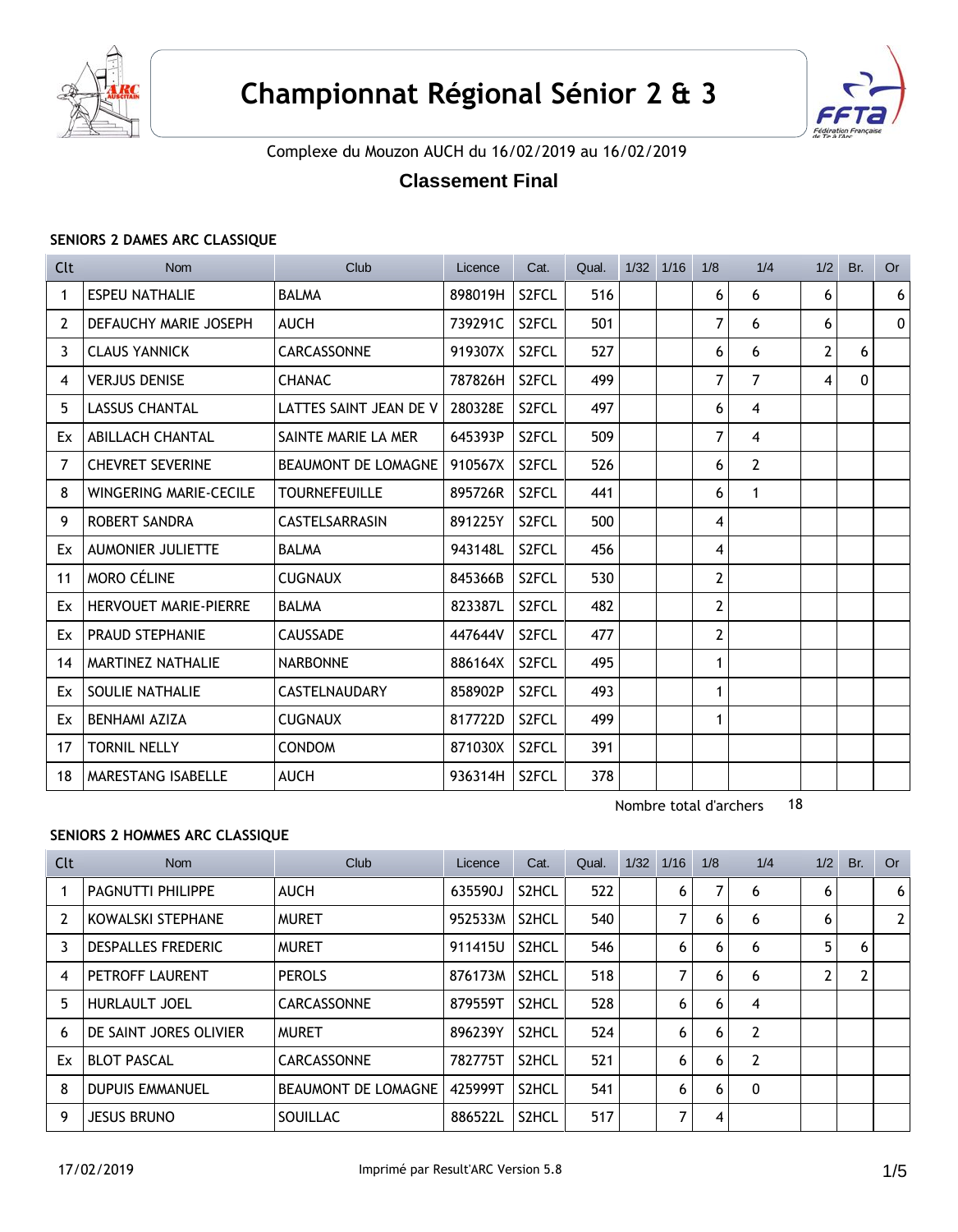| Ex | <b>QUINTANA FRANCOIS</b>            | <b>NARBONNE</b>      | 734322B       | S2HCL              | 549 | 6              | 4              |  |  |
|----|-------------------------------------|----------------------|---------------|--------------------|-----|----------------|----------------|--|--|
| 11 | <b>ESPEU JULIEN</b>                 | <b>BALMA</b>         | 875963J       | S2HCL              | 486 | 6              | 3              |  |  |
| 12 | ROUQUETTE PATRICE                   | <b>VIVIEZ</b>        | 923390K       | S2HCL              | 489 | 6              | $\overline{2}$ |  |  |
| Ex | PELOZUELO ERIC                      | PERPIGNAN            | 661120J       | S2HCL              | 514 | 6              | $\overline{2}$ |  |  |
| Ex | THEVENET YANNICK                    | <b>MONTPELLIER</b>   | 934759T       | S2HCL              | 520 | 6              | $\mathbf{2}$   |  |  |
| 15 | LE BIHAN ERIC                       | NEGREPELISSE         | 863005Z       | S <sub>2</sub> HCL | 494 | 7              | $\Omega$       |  |  |
| Ex | <b>MIGNON JEROME</b>                | TOULOUSE TAC         | 283822C       | S2HCL              | 537 | 6              | 0              |  |  |
| 17 | <b>OGER DAVID</b>                   | LUNEL                | 837813S       | S2HCL              | 530 | 5              |                |  |  |
| Ex | <b>LUCAS ALAIN</b>                  | CARCASSONNE          | 870696J       | S2HCL              | 519 | 5              |                |  |  |
| 19 | PINCEMAIL JOSEPH                    | <b>CUGNAUX</b>       | 733211U       | S2HCL              | 480 | 4              |                |  |  |
| Ex | LIMATA JEAN CHARLES                 | <b>LAUDUN</b>        | 805628H       | S2HCL              | 515 | 4              |                |  |  |
| 21 | CARTAGENA EMMANUEL                  | <b>NIMES</b>         | 930648Z       | S2HCL              | 520 | 3              |                |  |  |
| Ex | POMIES DAVID                        | L'ISLE JOURDAIN      | 919247G       | S <sub>2</sub> HCL | 482 | 3              |                |  |  |
| Ex | MARC GRAVIER ELYASIM                | <b>MENDE</b>         | 421187M       | S2HCL              | 522 | 3              |                |  |  |
| 24 | <b>PASCAL LAURENT</b>               | <b>BOZOULS</b>       | 787322K       | S2HCL              | 479 | $\mathbf{2}$   |                |  |  |
| Ex | HUGON RICHARD                       | <b>NIMES</b>         | 467126W       | S2HCL              | 482 | $\mathbf{2}$   |                |  |  |
| Ex | <b>CATEL FABRICE</b>                | SOUILLAC             | 804022M       | S <sub>2</sub> HCL | 526 | $\mathbf{2}$   |                |  |  |
| Ex | <b>CAUBIN JEROME</b>                | <b>TOURNEFEUILLE</b> | 817042P       | S <sub>2</sub> HCL | 487 | $\overline{2}$ |                |  |  |
| Ex | SEIMANDI JEANPIERRE                 | <b>VIVIEZ</b>        | 857465C       | S2HCL              | 521 | $\overline{2}$ |                |  |  |
| Ex | DUCUP DE SAINT PAUL ROM   PERPIGNAN |                      | 288734S       | S2HCL              | 512 | $\mathbf{2}$   |                |  |  |
| 30 | <b>DELMAS DIDIER</b>                | <b>FRONTIGNAN</b>    | 714676X       | S2HCL              | 493 | $\mathbf{1}$   |                |  |  |
| 31 | <b>GUILLAUME FABRICE</b>            | <b>AUZEVILLE</b>     | 971845D       | S <sub>2</sub> HCL | 480 |                |                |  |  |
| Ex | <b>CHIREN FREDERIC</b>              | LUNEL                | 926913P       | S2HCL              | 496 |                |                |  |  |
| 33 | <b>LACAZE THIERRY</b>               | TARBES               | 878364U       | S2HCL              | 476 |                |                |  |  |
| 34 | DUCASSOU JEAN-PAUL                  | BALMA                | 677419A       | S2HCL              | 471 |                |                |  |  |
| 35 | DRAUX PHILIPPE                      | L'ISLE JOURDAIN      | 815627B       | S2HCL              | 467 |                |                |  |  |
| 36 | <b>AUDABRAM GILLES</b>              | CASTELNAUDARY        | 823292H       | S2HCL              | 432 |                |                |  |  |
| 37 | MARUCCHI PHILIPPE                   | LE CRES              | 879608W       | S2HCL              | 408 |                |                |  |  |
| 38 | <b>MARSIAS LIONEL</b>               | <b>LEGUEVIN</b>      | 799138D S2HCL |                    | 323 |                |                |  |  |

### **SENIORS 3 DAMES ARC CLASSIQUE**

| Clt            | <b>Nom</b>                 | <b>Club</b>                      | Licence | Cat.  | Qual. | 1/32 | 1/16 | 1/8 | 1/4 | 1/2 | Br. | <b>Or</b> |
|----------------|----------------------------|----------------------------------|---------|-------|-------|------|------|-----|-----|-----|-----|-----------|
|                | <b>BONHOURE ANNE MARIE</b> | <b>NIMES</b>                     | 614436R | S3FCL | 466   |      |      | 7   |     | 6   |     | 6         |
| $\overline{2}$ | <b>PARADIS CHRISTIANE</b>  | <b>NIMES</b>                     | 785609Y | S3FCL | 502   |      |      | 6   | 6   | 6   |     |           |
|                | SALANDINI MARIE-CLAUDE     | SAINT GAUDENS                    | 657909U | S3FCL | 459   |      |      | 7   |     | 4   | 6   |           |
| 4              | <b>BONNET MARTINE</b>      | <b>L'UNION</b>                   | 911171D | S3FCL | 467   |      |      | 6   | 6   | 4   |     |           |
| 5              | POPELIER CLAUDINE          | LATTES SAINT JEAN DE V   737948T |         | S3FCL | 479   |      |      | 6   |     |     |     |           |
| 6              | <b>COUROU MARIE-LINE</b>   | <b>BALMA</b>                     | 749732B | S3FCL | 442   |      |      | 6   | 2   |     |     |           |
|                | <b>GIOT EDWIGE</b>         | <b>PERPIGNAN</b>                 | 283160H | S3FCL | 479   |      |      | 6   |     |     |     |           |

Nombre total d'archers 38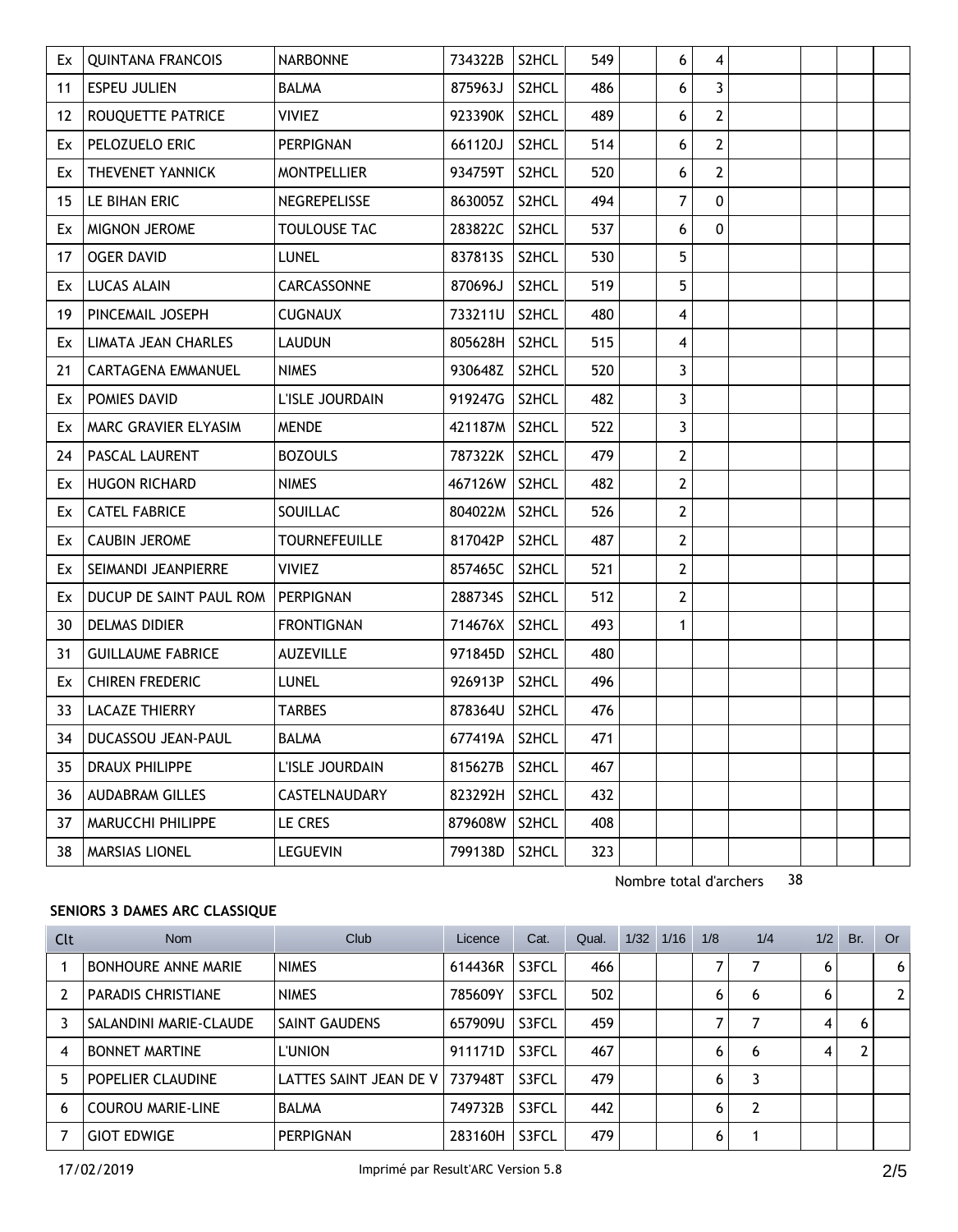| 8  | DESPEYROUX LAN          | <b>GRAMAT</b>        | 263890M | S3FCL | 476 | 6            | 0 |  |  |
|----|-------------------------|----------------------|---------|-------|-----|--------------|---|--|--|
| 9  | <b>CAPPOT VERONIQUE</b> | <b>CAHORS</b>        | 310790R | S3FCL | 425 |              |   |  |  |
| 10 | <b>KNORR SIMONE</b>     | AUCH                 | 678840V | S3FCL | 371 | 2            |   |  |  |
| Ex | BERTRAND MANOLITA       | <b>NIMES</b>         | 782286L | S3FCL | 410 | 2            |   |  |  |
| 12 | SOULAGE JEANINE         | <b>NIMES</b>         | 404078R | S3FCL | 430 |              |   |  |  |
| 13 | LOUIS MARIE JOSEPHE     | <b>VINCA</b>         | 598787F | S3FCL | 444 | 0            |   |  |  |
| Ex | <b>DELAERE BRIGITTE</b> | <b>CONDOM</b>        | 385713D | S3FCL | 410 | 0            |   |  |  |
| Ex | <b>CASSE COLETTE</b>    | <b>SAINT GAUDENS</b> | 834716A | S3FCL | 373 | $\mathbf{0}$ |   |  |  |

Nombre total d'archers 15

#### **SENIORS 3 HOMMES ARC CLASSIQUE**

| Clt            | Nom                            | Club                   | Licence | Cat.  | Qual. | $1/32$ $1/16$ | 1/8          | 1/4          | 1/2 | Br. | <b>Or</b>      |
|----------------|--------------------------------|------------------------|---------|-------|-------|---------------|--------------|--------------|-----|-----|----------------|
| 1              | <b>GUIRAUD JEAN PIERRE</b>     | <b>CERET</b>           | 954604N | S3HCL | 463   |               | 6            | 6            | 6   |     | 6 <sup>1</sup> |
| 2              | ANDRIEU CHRISTIAN              | <b>NEGREPELISSE</b>    | 620645P | S3HCL | 499   |               | 6            | 6            | 7   |     | 2              |
| 3              | <b>LEPINAY PASCAL</b>          | LE CRES                | 772195T | S3HCL | 518   |               | 7            | 7            | 5   | 6   |                |
| 4              | <b>DESBROSSES JEAN FRANCOI</b> | SAINT GAUDENS          | 448651P | S3HCL | 505   |               | 6            | 6            | 4   | 4   |                |
| 5              | KOPECKY MIROSLAV               | <b>PAMIERS</b>         | 648810D | S3HCL | 468   |               | 6            | 3            |     |     |                |
| 6              | <b>BORDES JEANLUC</b>          | <b>MURET</b>           | 350398T | S3HCL | 511   |               | 6            | 2            |     |     |                |
| $\overline{7}$ | RUMEAU JEAN LOUIS              | <b>MONTAUBAN</b>       | 590864U | S3HCL | 497   |               | 6            | $\mathbf{0}$ |     |     |                |
| Ex             | <b>OURCIVAL ANDRE</b>          | SOUILLAC               | 778527A | S3HCL | 460   |               | 6            | $\mathbf{0}$ |     |     |                |
| 9              | <b>DELAERE BERNARD</b>         | <b>CONDOM</b>          | 437507B | S3HCL | 433   |               | 4            |              |     |     |                |
| 10             | <b>MAHEUX MICHEL</b>           | <b>BALMA</b>           | 891316X | S3HCL | 433   |               | 3            |              |     |     |                |
| 11             | <b>GENEYS CLAUDE</b>           | <b>MANDUEL</b>         | 862370J | S3HCL | 469   |               | 2            |              |     |     |                |
| Ex             | <b>LATAPIE BERNARD</b>         | <b>TOURNEFEUILLE</b>   | 950850H | S3HCL | 452   |               | 2            |              |     |     |                |
| 13             | <b>CLEMENT DOMINIQUE</b>       | <b>NEGREPELISSE</b>    | 603824F | S3HCL | 484   |               | 0            |              |     |     |                |
| Ex             | <b>POLGE RENE</b>              | <b>NIMES</b>           | 785611A | S3HCL | 437   |               | 0            |              |     |     |                |
| Ex             | <b>RONCERAY ROGER</b>          | <b>MIRANDE</b>         | 690385U | S3HCL | 485   |               | 0            |              |     |     |                |
| Ex             | <b>BIZIEN RICHARD</b>          | <b>NIMES</b>           | 906515T | S3HCL | 443   |               | $\mathbf{0}$ |              |     |     |                |
| 17             | <b>CABRERA PIERRE</b>          | LATTES SAINT JEAN DE V | 884519J | S3HCL | 415   |               |              |              |     |     |                |
| 18             | <b>RIGAL CHRISTIAN</b>         | SOUILLAC               | 798848N | S3HCL | 406   |               |              |              |     |     |                |
| 19             | <b>ALAUX GERARD</b>            | <b>CARCASSONNE</b>     | 935144L | S3HCL | 309   |               |              |              |     |     |                |

Nombre total d'archers 19

### **SENIORS 2 DAMES ARC A POULIES**

| Clt | <b>Nom</b>                   | Club           | Licence | Cat.               | Qual. | 1/32 | 1/16 | 1/8 | 1/4 | 1/2 | Br. | Or  |
|-----|------------------------------|----------------|---------|--------------------|-------|------|------|-----|-----|-----|-----|-----|
|     | JOUVE JOCELYNE               | <b>FRONTON</b> | 907436U | S2FCO              | 569   |      |      |     | 140 | 140 |     | 141 |
|     | <b>VIGNE ELIANE</b>          | <b>CHIRAC</b>  | 704408L | S <sub>2</sub> FCO | 553   |      |      |     | 142 | 139 |     | 140 |
|     | <b>GYRE-DELAIRE MARIELLE</b> | <b>FRONTON</b> | 716387G | S2FCO              | 555   |      |      |     | 138 | 138 | 139 |     |
| 4   | <b>DEBAIG ISABELLE</b>       | <b>FRONTON</b> | 815018P | S <sub>2</sub> FCO | 550   |      |      |     | 136 | 136 | 137 |     |
|     | <b>STACEY MICHELE</b>        | <b>FRONTON</b> | 715325C | S2FCO              | 540   |      |      |     | 135 |     |     |     |
| 6   | <b>GLADINE CORINE</b>        | <b>FRONTON</b> | 951655H | S <sub>2</sub> FCO | 549   |      |      |     | 130 |     |     |     |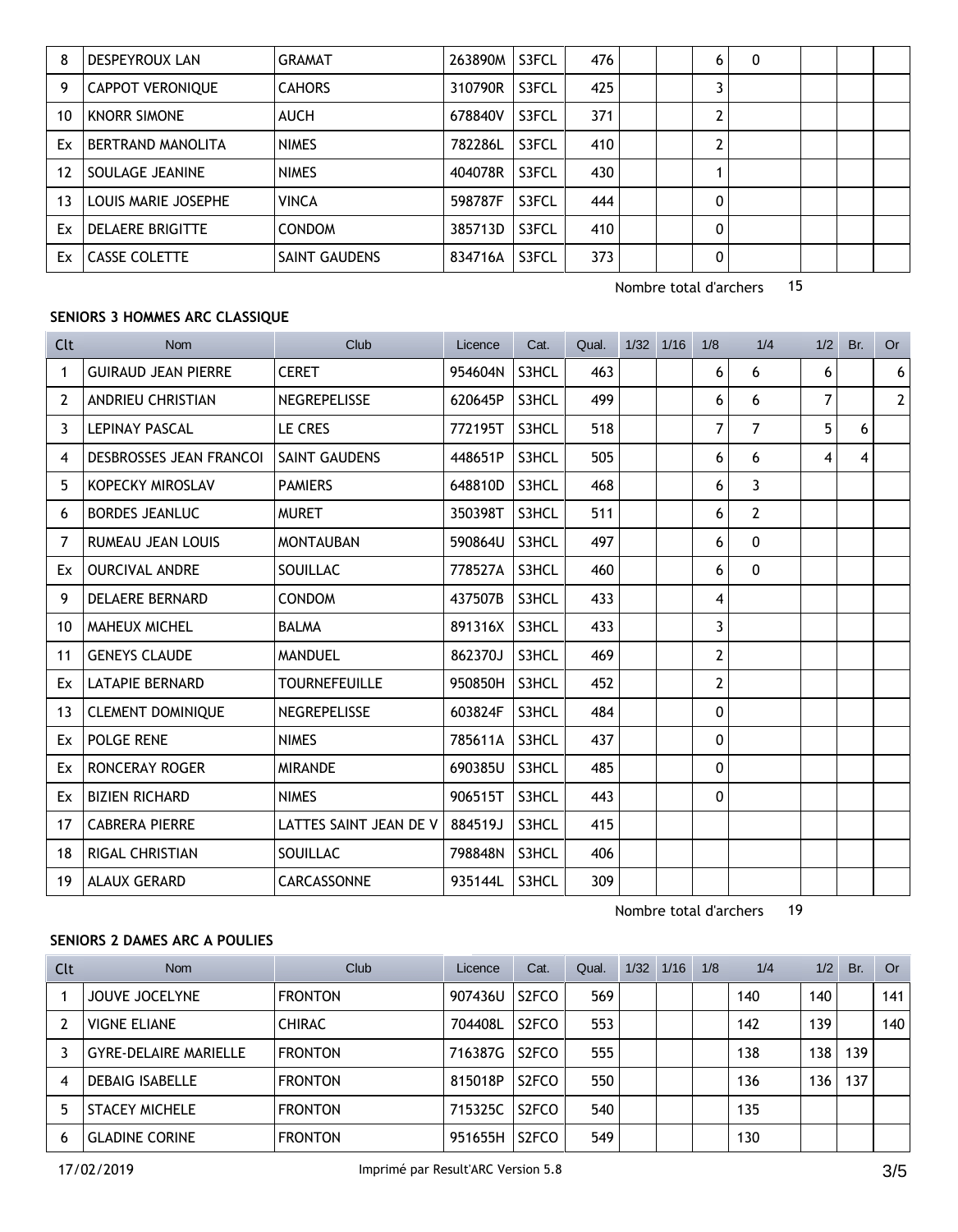| S <sub>2</sub> FCO<br>$\overline{\phantom{0}}$<br>515<br><b>TRICF</b><br>0.22<br>៱៱៶<br>$\sim$<br>ንCHER<br>AP۲ت<br>- B0<br>. нг<br>')NA.<br>u<br><b>BFA</b><br>пr<br>$\overline{\mathbf{u}}$<br>י ב<br>1 L<br>$\cdot$ .<br>w |  |  |
|------------------------------------------------------------------------------------------------------------------------------------------------------------------------------------------------------------------------------|--|--|
|------------------------------------------------------------------------------------------------------------------------------------------------------------------------------------------------------------------------------|--|--|

Nombre total d'archers 7

#### **SENIORS 2 HOMMES ARC A POULIES**

| Clt | Nom                       | Club                  | Licence | Cat.              | Qual. | $1/32$ $1/16$ | 1/8 | 1/4 | 1/2 | Br. | <b>Or</b> |
|-----|---------------------------|-----------------------|---------|-------------------|-------|---------------|-----|-----|-----|-----|-----------|
| 1   | <b>BARBIER YANNICK</b>    | <b>PECHBONNIEU</b>    | 353023W | S <sub>2</sub> HC | 562   |               | 143 | 140 | 145 |     | 143       |
| 2   | <b>BARBIER THIERRY</b>    | <b>L'UNION</b>        | 356684A | S <sub>2</sub> HC | 574   |               | 142 | 141 | 143 |     | 143       |
| 3   | LEWANDOWSKI CEDRIC        | <b>NEGREPELISSE</b>   | 792958L | S <sub>2</sub> HC | 563   |               | 145 | 140 | 141 | 142 |           |
| 4   | DESCOURVIERES BENOIT      | <b>PECHBONNIEU</b>    | 764285V | S <sub>2</sub> HC | 562   |               | 142 | 140 | 140 | 138 |           |
| 5   | <b>HENRY STEPHANE</b>     | <b>MONTPELLIER</b>    | 927560T | S <sub>2</sub> HC | 562   |               | 139 | 138 |     |     |           |
| Ex  | <b>BONAL PATRICK</b>      | ST CHELY D'APCHER     | 872210E | S <sub>2</sub> HC | 540   |               | 144 | 138 |     |     |           |
| Ex  | <b>WARGNIER SEBASTIEN</b> | <b>NARBONNE</b>       | 851599B | S <sub>2</sub> HC | 559   |               | 143 | 138 |     |     |           |
| 8   | SONNET ALAIN              | AUCH                  | 643714P | S <sub>2</sub> HC | 562   |               | 143 | 137 |     |     |           |
| 9   | NICOLAS OLIVIER           | <b>AUCH</b>           | 974349A | S <sub>2</sub> HC | 535   |               | 141 |     |     |     |           |
| 10  | <b>DOCQUOIS LAURENT</b>   | BARAQUEVILLE          | 590986B | S <sub>2</sub> HC | 554   |               | 140 |     |     |     |           |
| 11  | <b>CHAUVET HERVE</b>      | ST CHELY D'APCHER     | 745777C | S <sub>2</sub> HC | 544   |               | 138 |     |     |     |           |
| Ex  | PRAT JACKY                | LANNEMEZAN            | 292948X | S <sub>2</sub> HC | 567   |               | 138 |     |     |     |           |
| Ex  | <b>GARUET ERIC</b>        | <b>FRONTON</b>        | 650024Y | S <sub>2</sub> HC | 544   |               | 138 |     |     |     |           |
| 14  | <b>VECK FABRICE</b>       | ST CHELY D'APCHER     | 889912W | S <sub>2</sub> HC | 547   |               | 135 |     |     |     |           |
| 15  | <b>DUPEYRON PHILIPPE</b>  | ST CHELY D'APCHER     | 661841T | S <sub>2</sub> HC | 550   |               | 132 |     |     |     |           |
| 16  | <b>LACOMBE BERNARD</b>    | <b>CASTELSARRASIN</b> | 704289G | S <sub>2</sub> HC | 557   |               | 109 |     |     |     |           |

Nombre total d'archers 16

## **SENIORS 3 DAMES ARC A POULIES 50m - 80cm**

| Clt | <b>Nom</b>               | Club                 | Licence | Cat.  | Qual. | 1/32 | 1/16 | 1/8 | 1/4 | 1/2 | Br. | Or  |
|-----|--------------------------|----------------------|---------|-------|-------|------|------|-----|-----|-----|-----|-----|
|     | <b>ANTONINI BRIGITTE</b> | <b>BALMA</b>         | 737458K | S3FCO | 482   |      |      |     |     | 132 |     | 133 |
|     | I NAUDY CHANTAL          | <b>AUCH</b>          | 204128D | S3FCO | 505   |      |      |     |     | 119 |     | 129 |
|     | DALBES BRIGITTE          | <b>TOURNEFEUILLE</b> | 960938Y | S3FCO | 525   |      |      |     |     | 119 | 132 |     |
|     | MONTIGNY MARIE LUCE      | <b>CUGNAUX</b>       | 590781D | S3FCO | 525   |      |      |     |     | 121 | 132 |     |

Nombre total d'archers 4

#### **SENIORS 3 HOMMES ARC A POULIES NU**

| Clt | <b>Nom</b>                | Club                  | Licence | Cat. | Qual. | 1/32 | 1/16 | 1/8 | 1/4 | 1/2 | Br. | Or  |
|-----|---------------------------|-----------------------|---------|------|-------|------|------|-----|-----|-----|-----|-----|
|     | <b>CADEILLAN NOEL</b>     | <b>AUCH</b>           | 261294R | S3HC | 572   |      |      | 141 | 140 | 143 |     | 146 |
| 2   | LE VAN CHRISTIAN          | <b>CASTELSARRASIN</b> | 464260F | S3HC | 566   |      |      | 139 | 140 | 145 |     | 144 |
| 3   | NIVART DENIS              | <b>CAHORS</b>         | 800084G | S3HC | 561   |      |      | 140 | 145 | 139 | 141 |     |
| 4   | DALBES REGIS              | <b>TOURNEFEUILLE</b>  | 042995J | S3HC | 561   |      |      | 138 | 139 | 139 | 137 |     |
| 5   | PAGANIN JEAN-MARIE        | <b>LAVAUR</b>         | 797283M | S3HC | 554   |      |      | 137 | 137 |     |     |     |
| 6   | <b>DAUPHIN JEANPIERRE</b> | <b>BARAQUEVILLE</b>   | 858277K | S3HC | 552   |      |      | 136 | 136 |     |     |     |
| Ex  | <b>BERAIL PIERRE</b>      | <b>MAZAMET</b>        | 769210Y | S3HC | 557   |      |      | 143 | 136 |     |     |     |
| 8   | CAPO JEAN-MARC            | ALBI                  | 340829S | S3HC | 545   |      |      | 139 | 135 |     |     |     |
| 9   | <b>BONNET PIERRE</b>      | <b>L'UNION</b>        | 906109B | S3HC | 543   |      |      | 137 |     |     |     |     |